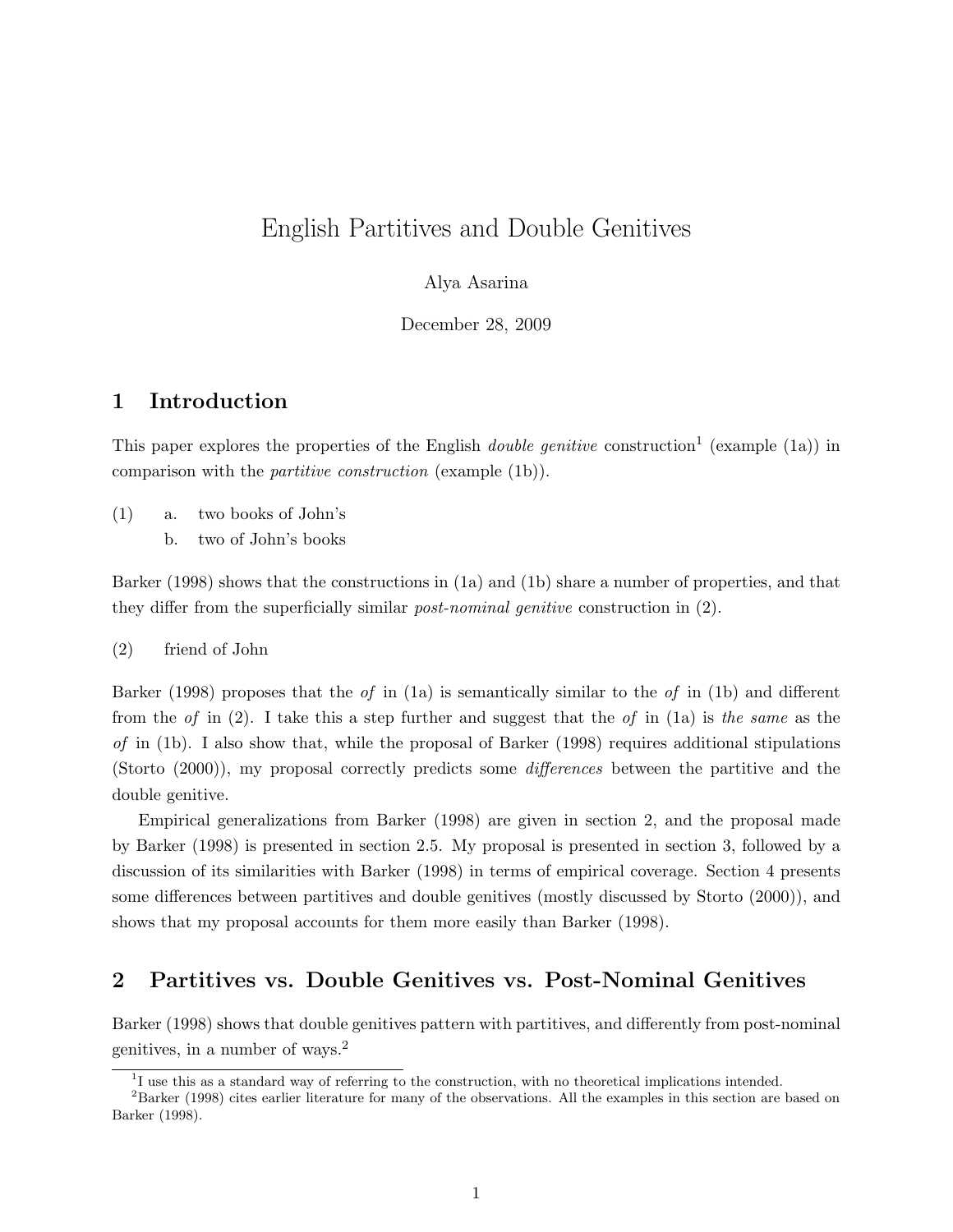## 2.1 Anti-Uniqueness Effect

Unlike post-nominal genitives, partitives and double genitives exhibit an *anti-uniqueness effect*. They cannot be combined with a definite determiner without receiving additional modification.

| (3) |    | a. *Jane met the [one of her lawyer's sons].                  |
|-----|----|---------------------------------------------------------------|
|     |    | b. Jane met the [[one of her lawyer's sons] who goes to MIT]. |
| (4) |    | a. *Jane met the [son of her lawyer's].                       |
|     | b. | Jane met the [[son of her lawyer's] who goes to MIT].         |

(5) a. Jane met the [son of her lawyer]. b. Jane met the [[son of her lawyer] who goes to MIT].

## 2.2 Partitive Constraint

Partitives and double genitives obey the *Partitive Constraint* (Ladusaw (1982) via Barker (1998)), while post-nominal genitives do not.

Partitive Constraint: The NP in a partitive phrase always denotes and individual.

This means that (certain types of) QP's cannot be used in the constructions for which the Partitive Constraint applies.

- (6) a. \*one of both friends
	- b. \*friend of both men's
	- c. friend of both men

## 2.3 Proper Partitivity

Unlike post-nominal genitives, partitives and double genitive require *proper partitivity*. That is, the referent of the whole phrase must be a proper subset of the referent of the embedded phrase. Thus while example (7c) is fine, examples (7a) and (7b) are odd because they convey that the speaker's lawyer has more than two parents.

(7) a.  $\#I$  met two of my lawyer's parents (who like golf). b. #I met two/the parents of my lawyer's (who like golf). c. I met the parents of John (who like golf).

## 2.4 Non-Relational Nouns

Partitives and double genitives can combine with non-relational nouns, while post-nominal genitives cannot.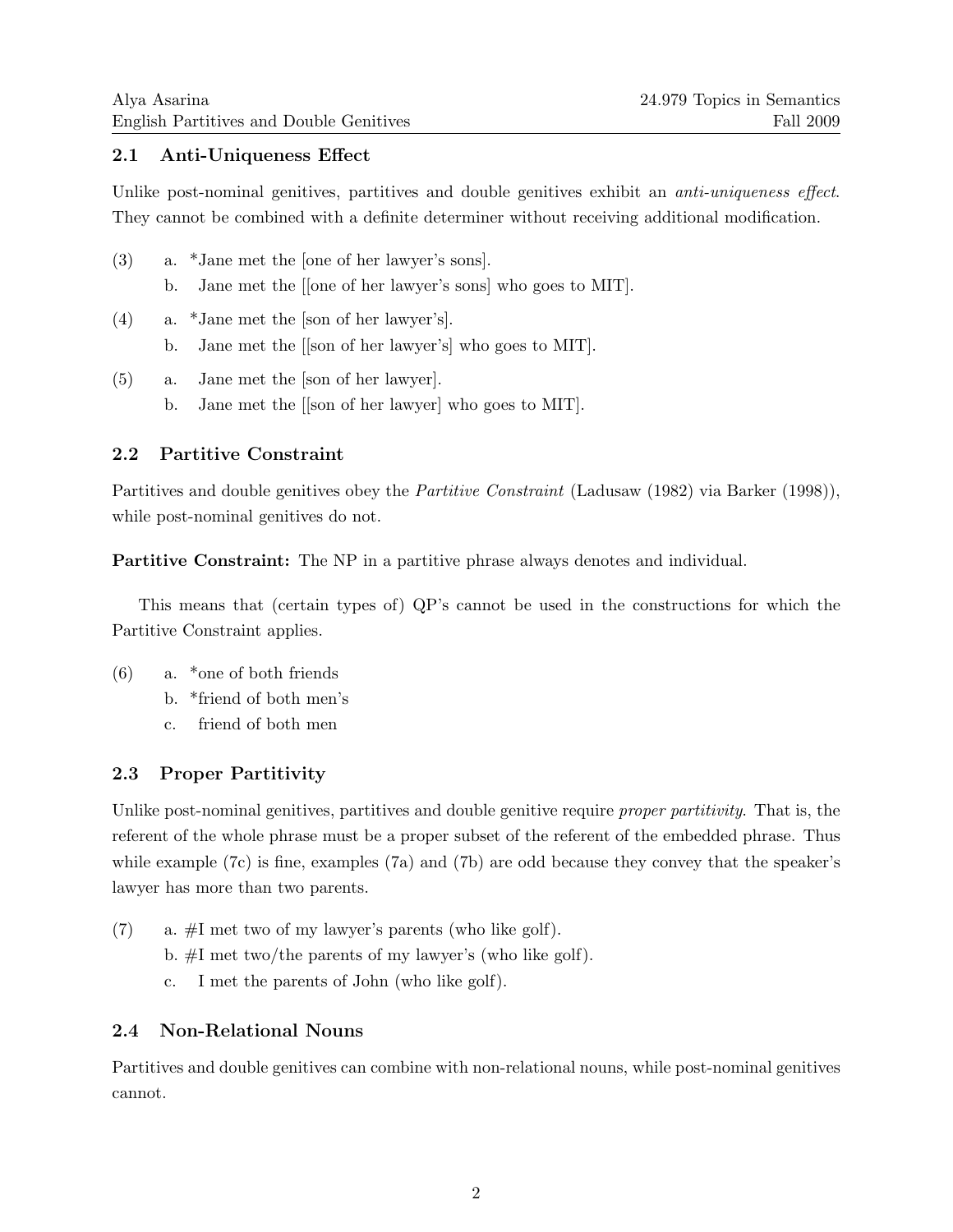- (8) a. one of Mary's sticks
	- b. sticks of Mary's
	- c. \*sticks of Mary

Note that the discussion below focuses on constructions with non-relational nouns. We will not consider how exactly the proposals should handle relational nouns.

### 2.5 Analysis of Barker (1998)

Barker (1998) concludes that the similarities between the post-nominal genitive and the double genitive are superficial. Contra various authors, Barker (1998) analyzes the double genitive as a variant of the partitive construction, and not as a variant of the post-nominal genitive.<sup>3</sup>

For Barker (1998), the work in putting together the semantics of a partitive and of a double genitive is done by of  $(of_{\text{PART}}$  in the former, and  $of_{\text{POSS-PART}}$  in the latter). Barker (1998) proposes that the partitive example in (9a) has the syntactic structure in (9b) and the semantic structure in (9c).

(9) a. (two) of John's tools

- b. (two)  $\mathcal{O}_N$  [of  $PART$  [John's tools]]
- c.  $\lceil \text{of}_{\text{PART}} \rceil (\lceil \text{John's tools} \rceil)(\lceil \emptyset_N \rceil)$

For Barker (1998), *John's tools* denotes a plural individual, i.e. all of John's (relevant) tools.<sup>4</sup>  $\mathcal{Y}_N$  maps an individual to **true**, with the following denotation given by Barker (1998).

$$
(10) \qquad [\![\emptyset_N]\!] = \lambda \mathbf{x} \cdot \mathbf{x} = \mathbf{x}
$$

The meaning of the partitive phrase as a whole is put together by of  $PART$ , whose denotation is given in (11). The notation " $y < x$ " indicates that the individual denoted by y is contained in the individual denoted by x.

(11)  $\text{of}_{\text{PART}}$  =  $\lambda x \cdot \lambda P \cdot \lambda y \cdot P(y)$  and  $y < x$ 

The following denotation is thus obtained for the partitive of John's tools.

(12) 
$$
[\![\emptyset_N \text{ of } \text{PART} \text{ John's tools}]\!] = [\![\text{ of } \text{PART}]\!] ([\![\text{John's tools}]\!])([\![\emptyset_N]\!]) = [\lambda x \cdot \lambda P \cdot \lambda y \cdot P(y) \text{ and } y < x] (\text{John's-tools})([\lambda x \cdot x = x]) = [\lambda y \cdot [y = y] \text{ and } y < \text{John's-tools}] \approx [\lambda y \cdot y < \text{John's-tools}]
$$

The structure Barker (1998) assigns to double genitives (example in (13a)) is shown in (13b) (syntactic) and (13c) (semantic).

<sup>3</sup>We will not discuss the semantics of post-nominal genitives here.

<sup>&</sup>lt;sup>4</sup>I will use the terms "individual" and "set" interchangeably.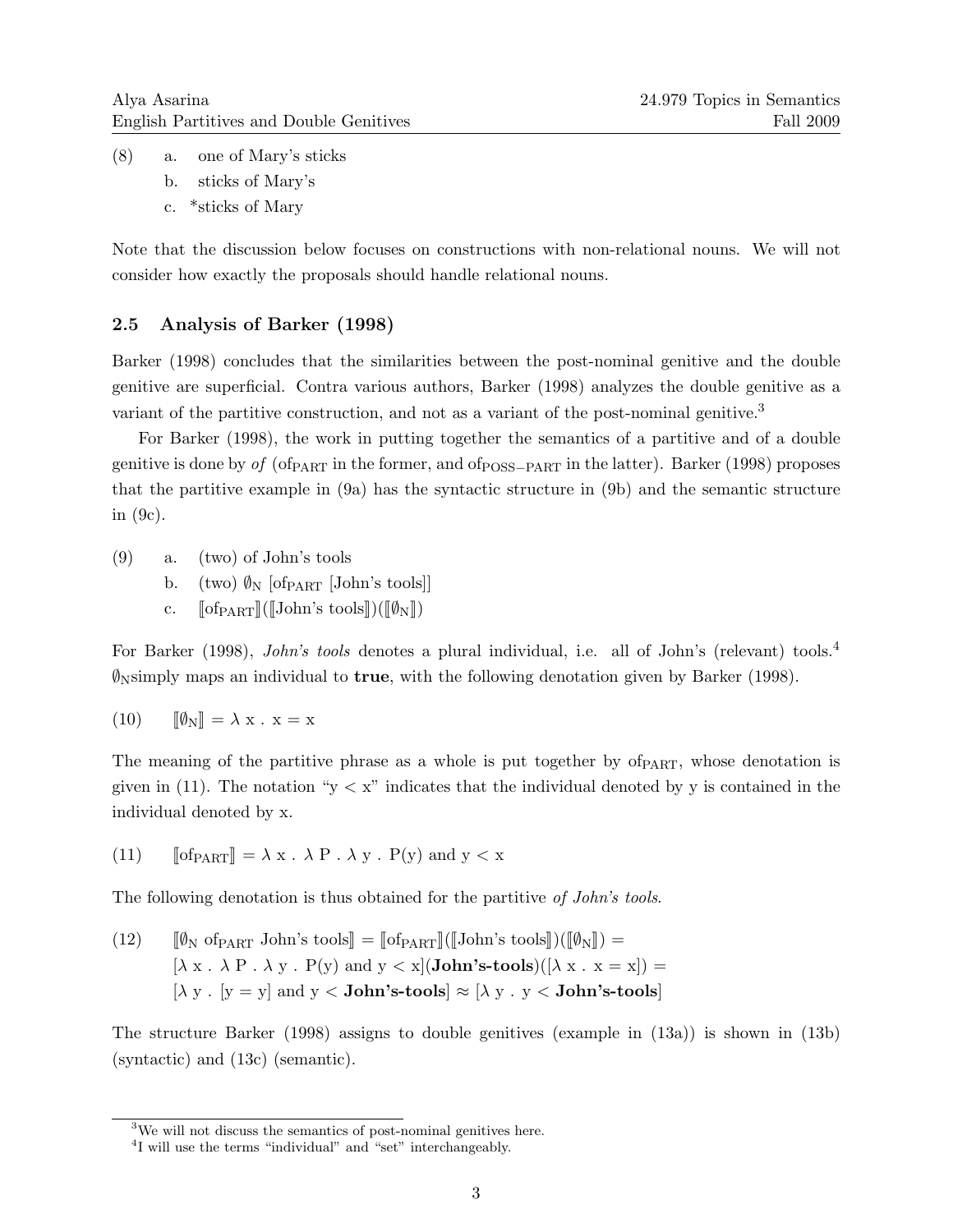(13) a. tools of John's b. tools  $[of_{\text{POSS-PART}}$  John's

c.  $\lceil \text{of}_{\text{POSS-PART}} \rceil (\lceil \text{John's} \rceil)(\lceil \text{tools} \rceil)$ 

The denotation for of in double genitive constructions is different from the denotation in partitives.

(14)  $\text{of }p_{\text{OSS}-\text{PART}} \equiv \lambda \mathcal{D} \lambda \text{ P } \lambda \text{ y}$ . P(y) and  $\text{y} < \mathcal{D}(\text{P})$ 

The following denotation is thus obtained for the double genitive tools of John's.

(15) [tools of John's] = 
$$
[of_{POSS-PART}]([John's])([tools]) =
$$
 $[\lambda P \cdot \lambda y \cdot P(y)$  and  $y < [John's](P)([tools]) =$  $[\lambda y \cdot \text{tools}(y)$  and  $y < \text{John's-tools} \approx [\lambda y \cdot y < \text{John's-tools}]$ 

Assuming that an individual is always the same as itself, and that John's tools have to be tools, the denotation of the double genitive is equivalent to the denotation of the partitive.

(16)  $\left[ \text{of John's tools} \right] = \left[ \text{tools of John's} \right] = \lambda y \cdot y < \text{John's-tools}$ 

## 3 Alternate Analysis

My analysis is based on Barker (1998), but is in some ways simpler. I propose that there is only one partitive of, not two. The denotation of this of  $_{\text{PART}}$  is given in (17). I use the notation "y ∩ z" for the maximal (possibly plural) individual included in both y and z.

(17) 
$$
\llbracket \text{of}_{\text{PART}} \rrbracket = \lambda x \cdot \lambda P \cdot \lambda z \cdot z < [x \cap D_{\text{DEF}}(P)]
$$

 $D<sub>DEF</sub>(P)$  is a definite determiner that is built into the denotation of of  $P<sub>ART</sub>$ . It converts a property into the unique maximal individual satisfying that property.

(18)  $[D_{DEF} ] = \lambda P$ . the unique maximal individual x such that P(x) is true

Consider what happens when  $D_{DEF}$  is applied to a trivial property like the  $\ell_N$  of Barker (1998), which for me will actually be a  $\mathcal{O}_{NP}$  with the trivial denotation of type  $\langle e,t \rangle$  given in (19).

(19) 
$$
\llbracket \emptyset_{\text{NP}} \rrbracket = \lambda \mathbf{x} \cdot \mathbf{true}
$$

 $(20)$   $[D_{DEF}](\phi_{NP}) = [\lambda P$ . the unique maximal individual x s.t. s.t.  $P(x)$  is true $(\lambda x \cdot true)$  $=$  [the unique maximal individual x s.t. **true**]  $=$  the unique maximal individual

For convenience, I will call the unique maximal individual things; this is in no way meant to exclude abstract concepts, etc. The partitive in (21a) has the structure given in (21b) and the denotation given in (21c).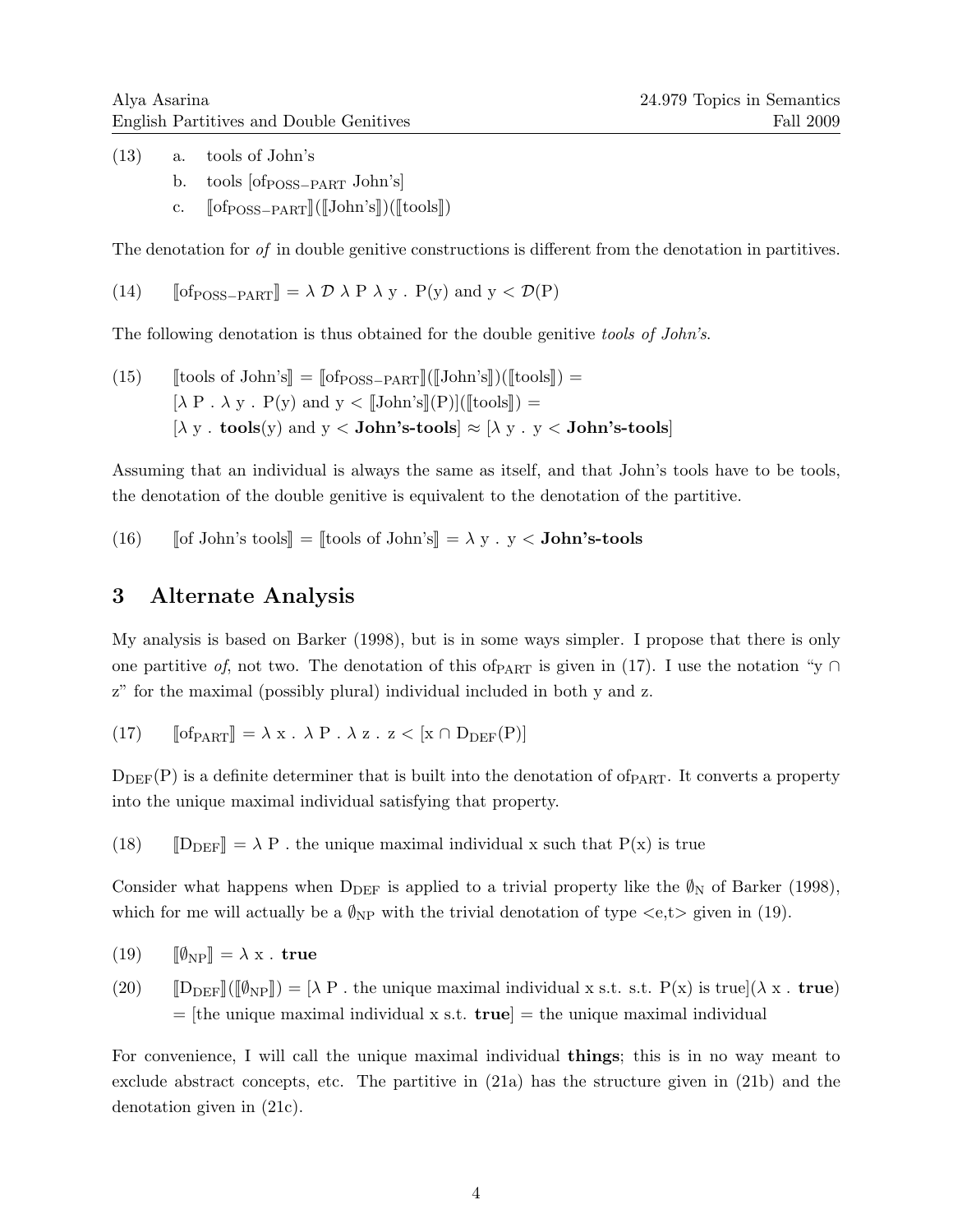| (21) | a. (two) of John's tools                                                                                                                                       |
|------|----------------------------------------------------------------------------------------------------------------------------------------------------------------|
|      | b. (two) $\mathcal{V}_{NP}$ [of <sub>PART</sub> [John's tools]]                                                                                                |
|      | c. $\lceil \text{of John's tools} \rceil = \lceil \text{of}_{\text{PART}} \rceil (\lceil \text{John's tools} \rceil)(\lceil \varnothing_{\text{NP}} \rceil) =$ |
|      | $[\lambda x \cdot \lambda P \cdot \lambda z \cdot z < [x \cap D_{DEF}(P)]$ (John's-tools) ( $\lambda x \cdot true$ ) =                                         |
|      | $[\lambda z \cdot z <$ John's-tools $\cap$ things $\approx$ [ $\lambda z \cdot z <$ John's-tools]                                                              |

We have thus derived essentially the same meaning as Barker (1998) for the partitive construction, using a similar set of assumptions about its structure. I will now show that there is no need for a separate denotation for of in double genitive constructions. I propose that, like the partitive, the double genitive contains a null nominal.

| (22) | a. (two) $\mathcal{O}_{NP}$ [of $_{PART}$ [John's tools]] | (partitive)       |
|------|-----------------------------------------------------------|-------------------|
|      | b. tools [of PART [John's $\varnothing_{\rm NP}$ ]]       | (double genitive) |

The denotation of  $\lceil \text{John's } \emptyset_{\text{NP}} \rceil$  will be discussed in more detail in the section 4, but for now it suffices to say that it [John's  $\mathcal{O}_{NP}$ ] denotes the set of things that are John's. (As above, the word "things" is not intended to bear any semantic weight.) The semantics I propose for the double genitive in (23a), with the structure in (23b), is given in (23c).

| (23) | a. | tools of John's                                                                                                    |
|------|----|--------------------------------------------------------------------------------------------------------------------|
|      |    | b. tools $\left[\text{of}_{\text{PART}}   \text{John's } \emptyset_{\text{NP}}\right]$                             |
|      | c. | $[\text{tools of John's}] = [\text{of}_{\text{PART}}]([\text{John's } \emptyset_{\text{NP}}])([\text{tools}]) =$   |
|      |    | $[\lambda x \cdot \lambda y \cdot \lambda P \cdot z < [x \cap D_{DEF}(P)]]$ (John's-things) ( $[\text{tools}]$ ) = |
|      |    | $[\lambda z \cdot z <$ John's-things $\cap$ tools $] \approx [\lambda z \cdot z <$ John's-tools $]$                |

Assuming that John's things that are tools are John's tools, we find that at a first approximation, my account yields the same denotation for the partitive and the double genitive. This is also the denotation derived by Barker (1998).

(24)  $\left[\text{[of John's tools]} = \left[\text{[tools of John's]} = \lambda y \cdot y < \text{John's-tools}\right]\right]$ 

The denotation of the partitive and the double genitive under my proposal are thus essentially the same, and also essentially the same as the denotation derived by Barker (1998). The obvious benefit of the new proposal is that only one denotation for partitive of is required. This of  $PART$ bears slightly more semantic weight than the of $_{\text{PART}}$  proposed by Barker (1998), as its denotation includes  $D<sub>DEF</sub>$ . Another difference between the proposals is that my version of the double genitive contains a null nominal. There is no reason to assume that such a nominal would be present in partitives (as Barker (1998) requires) but not in double genitives.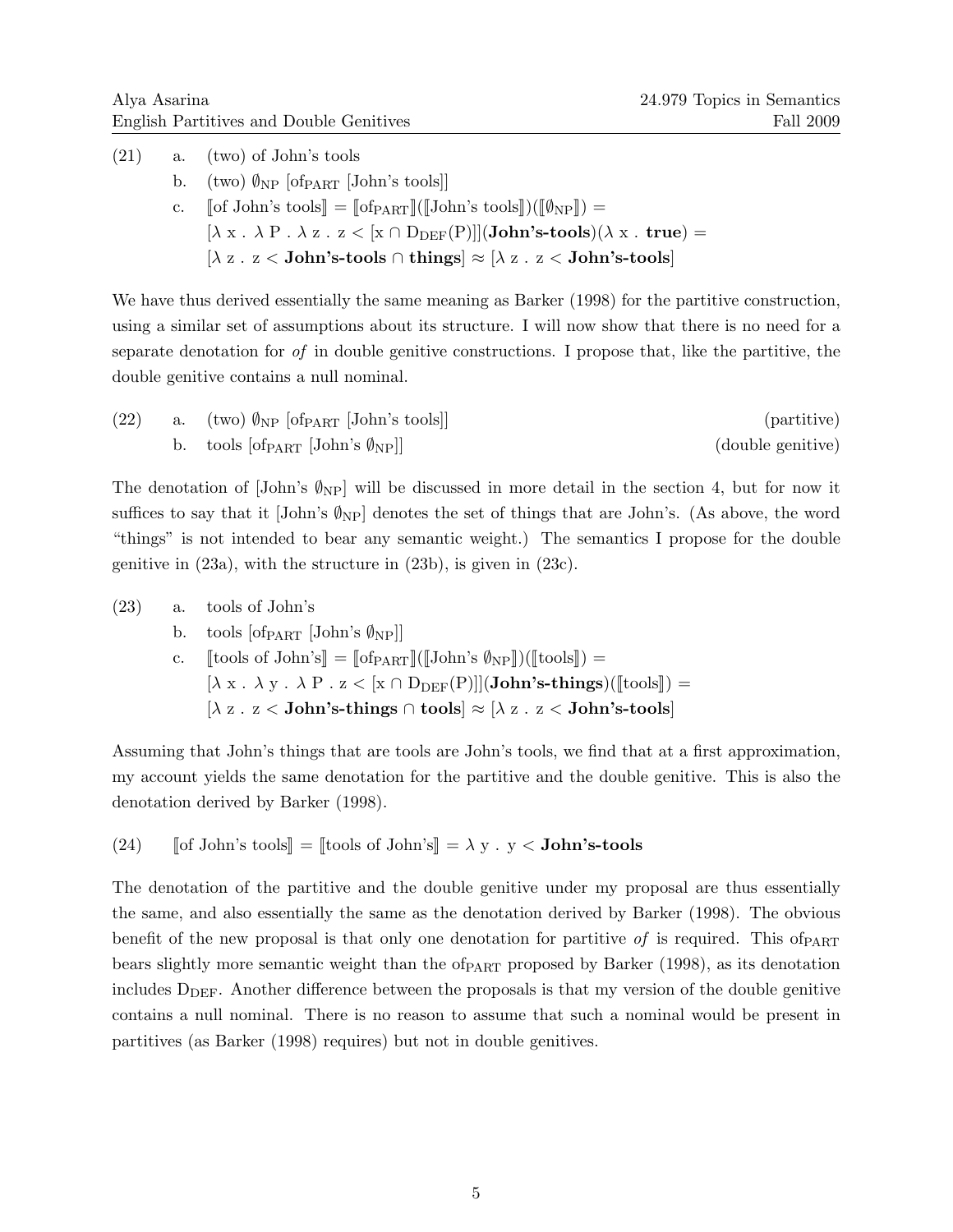### 3.1 Empirical Coverage

Barker (1998) argues that his proposal captures the empirical generalizations discussed above. In this section, I briefly go over his reasoning, which applies equally well to my proposal.

Recall that under both proposals we have (approximately) the following denotation for the partitive and the double genitive.

- (25)  $\left[ \text{of John's tools} \right] = \left[ \text{tools of John's} \right] = \lambda y \cdot y < \text{John's-tools}$
- Anti-Uniqueness Effect:  $(One)$  of John's tools //tool of John's is true of a proper subset of John's tools. This proper subset cannot be uniquely determined without further specification. The partitive and the double genitive cannot denote the unique maximal set of John's tools.
- **Partitive Constraint:** The denotation above requires the DP (such as  $John's \, tools/John's \, \mathcal{O}_{NP}$ ) inside the possessor construction to be an individual. See Barker (1998) for more detailed discussion.
- Proper Partitivity: Proper partitivity is obtained because by assumption  $[$ (One) of John's tools $]$ /[tool] of John's is only satisfied by an individual that is a proper subset  $(<, not \leq)$  of John's tools.
- Non-Relational Nouns: The denotational above are based on pre-nominal possessives, which do not require the possessee to be a relational noun (John's tools, Mary's stick, etc.).

In the next section, I highlight the differences between the two proposals.

## 4 Differences between Partitives and Double Genitives

We have so far focused on the similarities between partitives and double genitives, but it turns out that there are some differences as well.<sup>5</sup> Differences between the two constructions are discussed by Storto (2000). The analysis of Storto (2000) is based on Barker (1998) and (as the author admits in the paper) requires some stipulations; I will not present it here (see Storto (2000) for details).

### 4.1 Possessor-Possessee Relationship

Storto (2000) shows that the conditions on the relationship between the possessor and the possessed nominal differ for partitives and double genitives.

(i) a. I read (two) books of John's.

 $5$ One difference between the two constructions is illustrated in (i).

b. I read  $*(two)$  of John's books.

I will not discuss it here.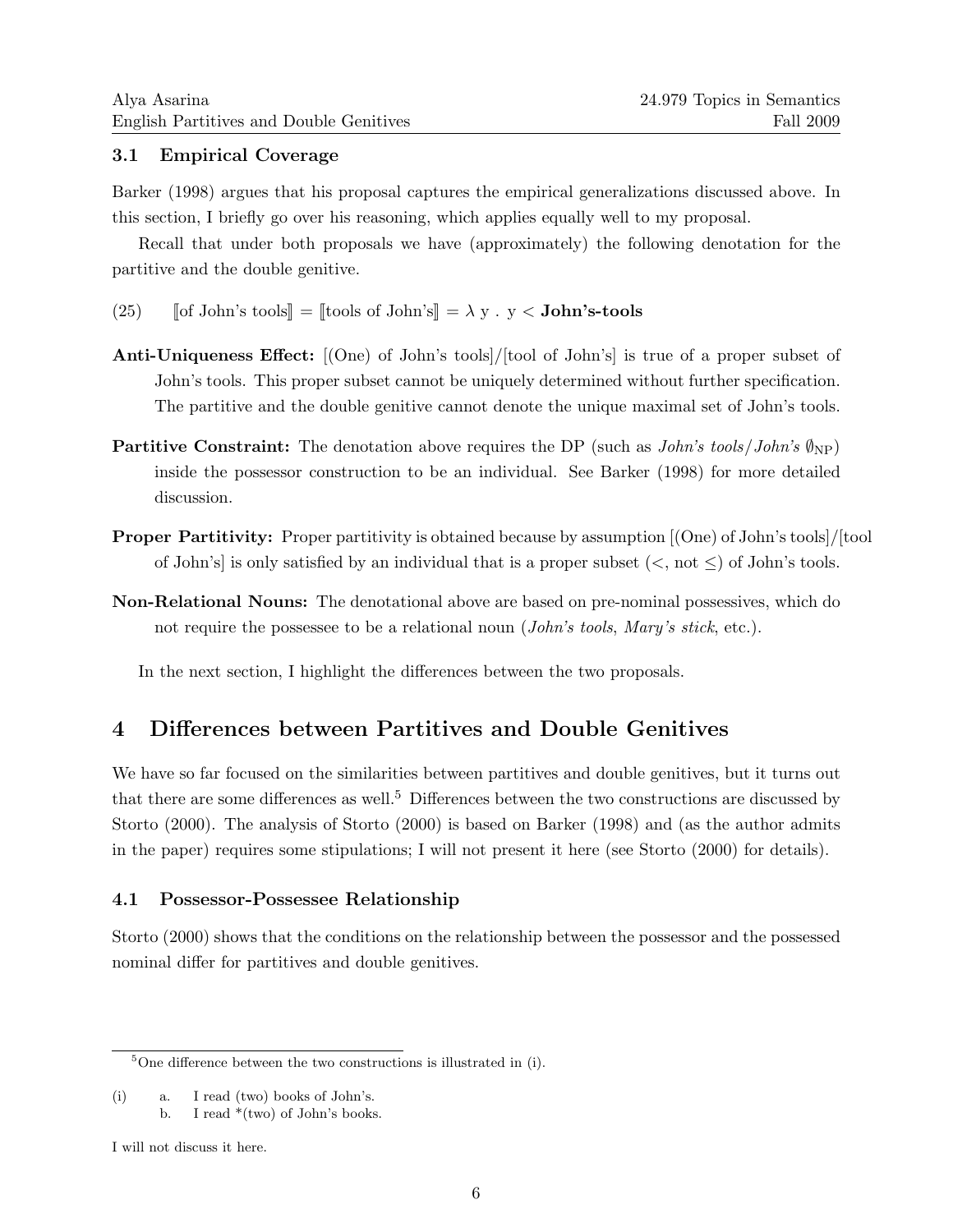(26) Yesterday John and Paul were attacked by (different) groups of dogs. (Storto (2000) (3)) a. . . . Unfortunately, some of John's dogs were pit bulls. b. #. . . Unfortunately, some dogs of John's were pit bulls.

Storto (2000) points out that in the partitive example in (26a) the possessor can stand in the attacked-by relationship to the possessee. In the double genitive example in (26b), however, only the ownership relationship between the possessor and the possessee is available.

We now need to take a brief detour and discuss good old pre-nominal possessor constructions, the denotations of which are part of the partitive and double genitive denotations above. Analyses of such constructions (Partee and Borschev (2003), Vikner and Jensen (2002), etc.) commonly include a free relation variable. Thus, setting aside questions about compositional derivation, John's dogs is argued to have the following denotation, where R is a relationship variable.

(27) 
$$
\Box
$$
 [John's dogs] =  $\lambda x \cdot \text{dogs}(x)$  and  $R(\text{John})(x)$ 

There are some restrictions on the values that can be assigned to the relationship variable. For example, as pointed out in Barker (2008), while the possessee can denote a part of the possessor, a possessor cannot in general denote a part of the possessee.

(28) a. a dog's tail b. #a tail's dog

Now, recall the denotations of partitives and of double genitives derived under my analysis.

| (29) | a. [of John's dogs] = $\lambda$ z. z < <b>John's-dogs</b> $\cap$ things                 | (partitive)       |
|------|-----------------------------------------------------------------------------------------|-------------------|
|      | b. $\left[\text{dogs of John's}\right] = \lambda z \cdot z <$ John's-things $\cap$ dogs | (double genitive) |

For the partitive construction, we expect the relation between *John* and *dogs* to be able to take on the full range of values available to the relation variable in the plain possessive construction John's dogs. In the context given, the attacked-by relation is available for the pre-nominal possessive construction, and thus for the partitive construction.

(30) Yesterday John and Paul were attacked by (different) groups of dogs. Unfortunately, John's dogs were pit bulls. (Storto (2000) (9))

In the double genitive construction, on the other hand, we expect the relationship variable to take on the range of values available to the relation variable in the possessive construction John's things (or something like it). Even in the given context, the attacked-by relationship will not be a possible relationship between John and his things. The possession relation seems to be the most salient, though others may also be possible.

(31) John's things  $\neq$  things John was attacked by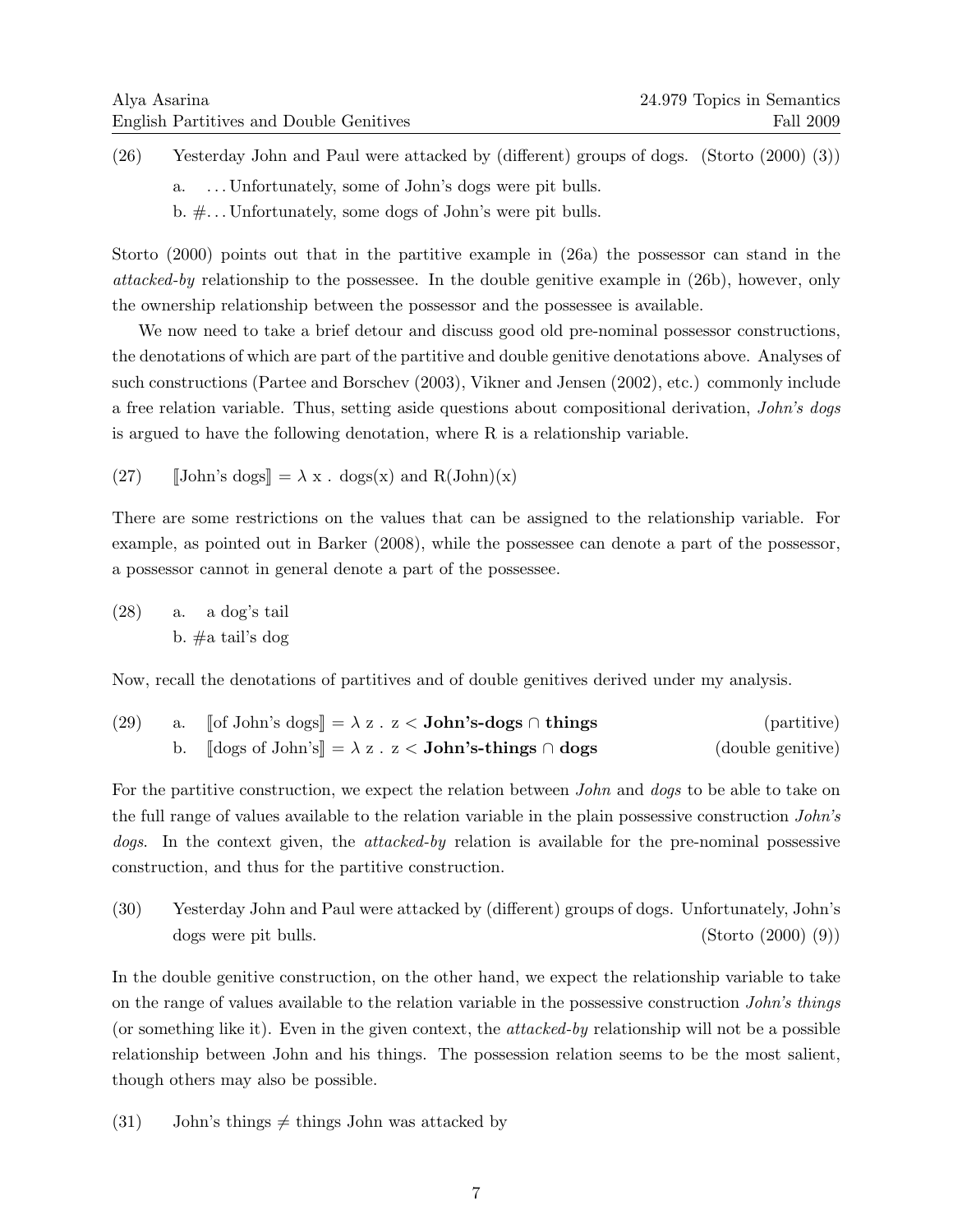The difference between partitives and double genitives is thus immediately accounted for: the partitive refers to a subset of John's dogs, which may denote dogs that attacked John, while the double genitive refers to a subset of *John's things*, which may not denote things that attacked John.

Note that if the attacked-by relationship between John and things is made salient, the contrast between partitives and double genitives seems to disappear (though admittedly the examples in (32) are odd to begin with).

(32) Yesterday John and Paul were attacked by various entities.

- a. . . . Unfortunately, some of John's entities were clouds of mosquitoes.
- b. . . . Unfortunately, some entities of John's were clouds of mosquitoes.

The analysis proposed by Barker (1998) does not account the facts presented by Storto (2000) without further assumptions, as for Barker (1998) both the partitive and the double genitive refer to subsets of John's dogs.

#### (33) Barker (1998)

| a. | $\lceil \cdot \rceil$ John's dogs $\rceil = \lambda$ y . [y=y] and y < <b>John's-dogs</b>                 | (partitive)       |
|----|-----------------------------------------------------------------------------------------------------------|-------------------|
|    | $\left[\text{dogs of John's}\right] = \lambda y \cdot \text{dogs}(y) \text{ and } y < \text{John's-dogs}$ | (double genitive) |

### 4.2 Numerals

Another contrast between partitives and double genitives is shown in  $(34)$ .<sup>6</sup>

| (34) | a. two of John's four dogs   | (Storto (2000) (14)) |
|------|------------------------------|----------------------|
|      | b. * two dogs of John's four |                      |

Under my account, we have the following denotations.

| (35) | $\lceil \cdot \rceil$ John's four dogs $\rceil = \lambda z$ . $z <$ John's-four-dogs $\cap$ things | (partitive)       |
|------|----------------------------------------------------------------------------------------------------|-------------------|
|      | $\lceil \text{dogs of John's four} \rceil = \lambda z$ . $z <$ John's-four-things $\cap$ dogs      | (double genitive) |

Consider the possessives that are part of the two denotations in (35).

(36) a. John's four dogs b. #John's four things

Assume that the relevant relationship between the possessor and the possessee is ownership. (Other relations are possible but this is not relevant for the discussion at hand.) Then (36a) conveys that

(i) a. two of every child's dogs  $(Storto (2000) (14))$ b. \*two dogs of every child's

 $6$ Another contrast presented by Storto (2000):

Two avoid having to go into quantifier semantics, I will not discuss this contrast.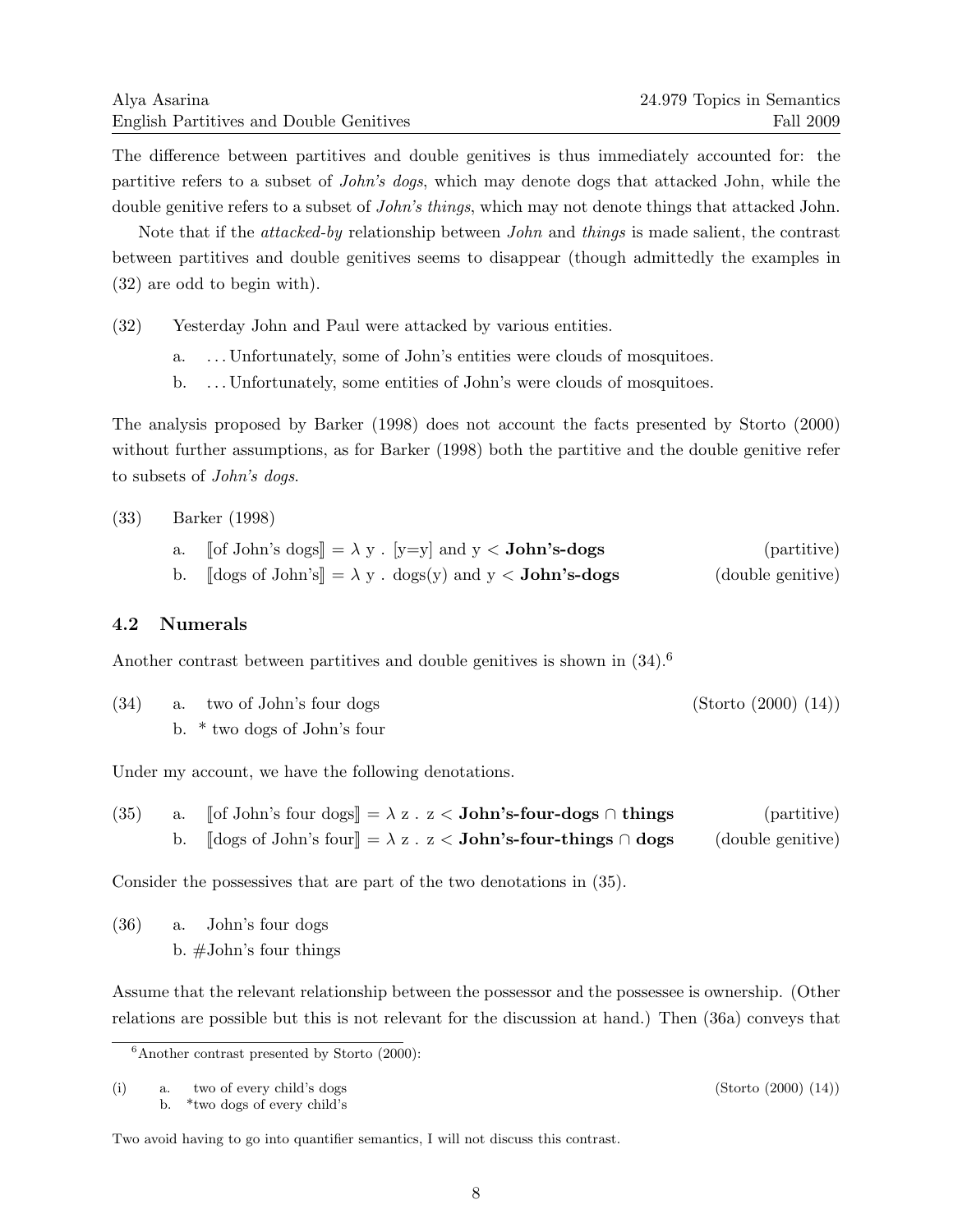John owns (exactly) four dogs, and (36b) conveys that John owns (exactly) four things. Note that (36b) sounds quite odd, as it is reasonable to suppose that most people have more than four "things". A pre-nominal possessive construction is generally used as a definite expression, and a special context would be required for four things belonging to John to be uniquely determined. The oddness of (36a) makes two dogs of John's four odd as well.

This intuition can be made more precise. With the plural individual ontology we've been assuming (following Barker (1998)), the denotation of four could reasonably be supposed to be the following.

(37)  $\lceil \text{four} \rceil = \lambda \mathbf{x} \cdot |\mathbf{x}| > 4$ 

The denotation of *four* N and *John's four* N is shown in (38).

(38) a.  $\lbrack \lbrack \text{four N} \rbrack = \lambda x$ . N(x) and  $|x| \ge 4$ b.  $\llbracket$ John's four N $\rrbracket = \lambda x$ . N(x) and  $|x| \ge 4$  and R(John)(x)

If we assume that the individual required as part of the denotation of a double genitive is obtained from the description such as that in (38b) by use of a definite determiner, we obtain the following more precisely spelled out denotations.

- (39) a.  $\lceil \text{of John's four dogs} \rceil = \lambda z$ .  $z <$  [the unique maximal individual x s.t. dogs(x) and |x|≥4 and R(John)(x)] ∩ things (partitive)
	- b.  $\[\]$ dogs of John's four $\] = \lambda z \cdot z \leq$  [the unique maximal individual x s.t. things(x) and |x|≥4 and R(John)(x)] ∩ dogs (double genitive)

Barring the pragmatically very odd possibility that John only has four things, there unique maximal individual described in the denotation of the double genitive will have (significantly) more than four atoms. However, the use of *four* N conveys a strong implicature that there are *exactly* four N's. This makes the double genitive construction under discussion sufficiently odd to be judged ungrammatical. No problem arises for the partitive, as the possibility of John having exactly four dogs is pragmatically reasonable, and is indeed conveyed to hold by the use of the partitive construction discussed.

If this account of the ungrammaticality of two dogs of John's four is correct, we expect the expression to be much improved when it is pragmatically plausible that John only had four things. I am not sure what exactly the judgments are, but the examples to be considered are along the lines of  $(40)$  and  $(41)$ .

(40) John owns just four things.

a. ?. . . Two of John's four things are from his grandfather.

b. ??. . . Two things of John's four are from his grandfather.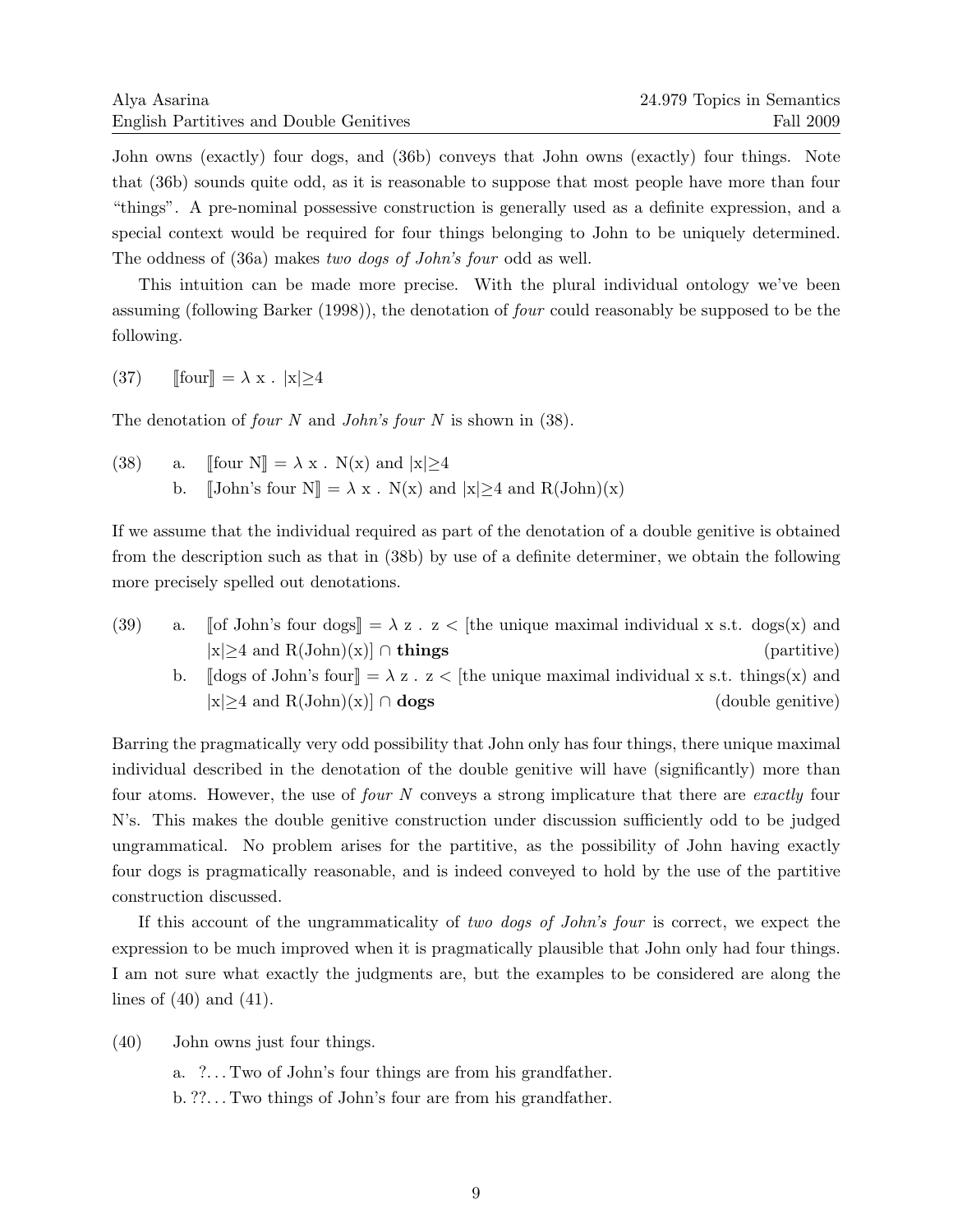- (41) John owns just four things in the whole world, and they are all shirts.
	- a. . . . Two of John's four shirts are from his grandfather.
	- b. ?. . . Two shirts of John's four are from his grandfather.

Unfortunately, there is a confounding factor in (41) (and (40) as well), as the mention of, e.g., shirts might make elision possible.

(42) John owns four shirts. Two shirts of John's four shirts are from his grandfather.

More detailed investigation is necessary in order to determine whether the badness of example (34b) should indeed be attributed to pragmatic oddness.

Under the account of Barker (1998), no relevant distinction between partitives and double genitives is made.

### (43) Barker (1998)

- a.  $\left[ \text{of John's four dogs} \right] = \lambda y$ .  $\left[ y=y \right]$  and  $y <$  **John's-four-dogs** (partitive)
- b.  $\|\text{dogs of John's four}\| = \lambda y$ . dogs(y) and y < **John's-four-dogs** (double genitive)

### 4.3 Reference

Storto (2000) proposes that the embedded DP in the double genitive construction is "indefinite" and that double genitives are consequently "non-specific," citing evidence like the following.

(44) Some of John's dogs and some of Peter's dogs got loose in the street yesterday.

a. . . . Unfortunately, two of John's dogs were hit by a passing car. b. %. . . Unfortunately, two dogs of John's were hit by a passing car.

Speakers apparently disagree as to whether the dogs in (44b) could be subset of the dogs described in the first sentence. Under my account, the variable judgments for (44b) can be explained if we suppose that for some speakers (but perhaps not for other speakers) (44a) is in Gricean competition with (44b). The relevant denotations are repeated from above.

| (45) | a. [of John's dogs] = $\lambda$ z . z < <b>John's-dogs</b> $\cap$ things                      | (partitive)       |
|------|-----------------------------------------------------------------------------------------------|-------------------|
|      | $\llbracket \text{dogs of John's} \rrbracket = \lambda z \cdot z <$ John's-things $\cap$ dogs | (double genitive) |

In the partitive construction, the contextually salient referent of **John's-dogs** will be the set of John's dogs that got loose on the street yesterday. Thus, as is appropriate in the context, (44a) says that two of John's dogs that got loose on the street yesterday were hit by a passing car. On the other hand, the context does not restrict John's-things in the denotation in (45b), so that the double genitive construction simply says that two of John's dogs were hit by a passing car. These two dogs could be, but don't have to be, in the set of dogs that got out loose. If there is Gricean competition between the partitive and the double genitive, the Maxim of Quantity would specify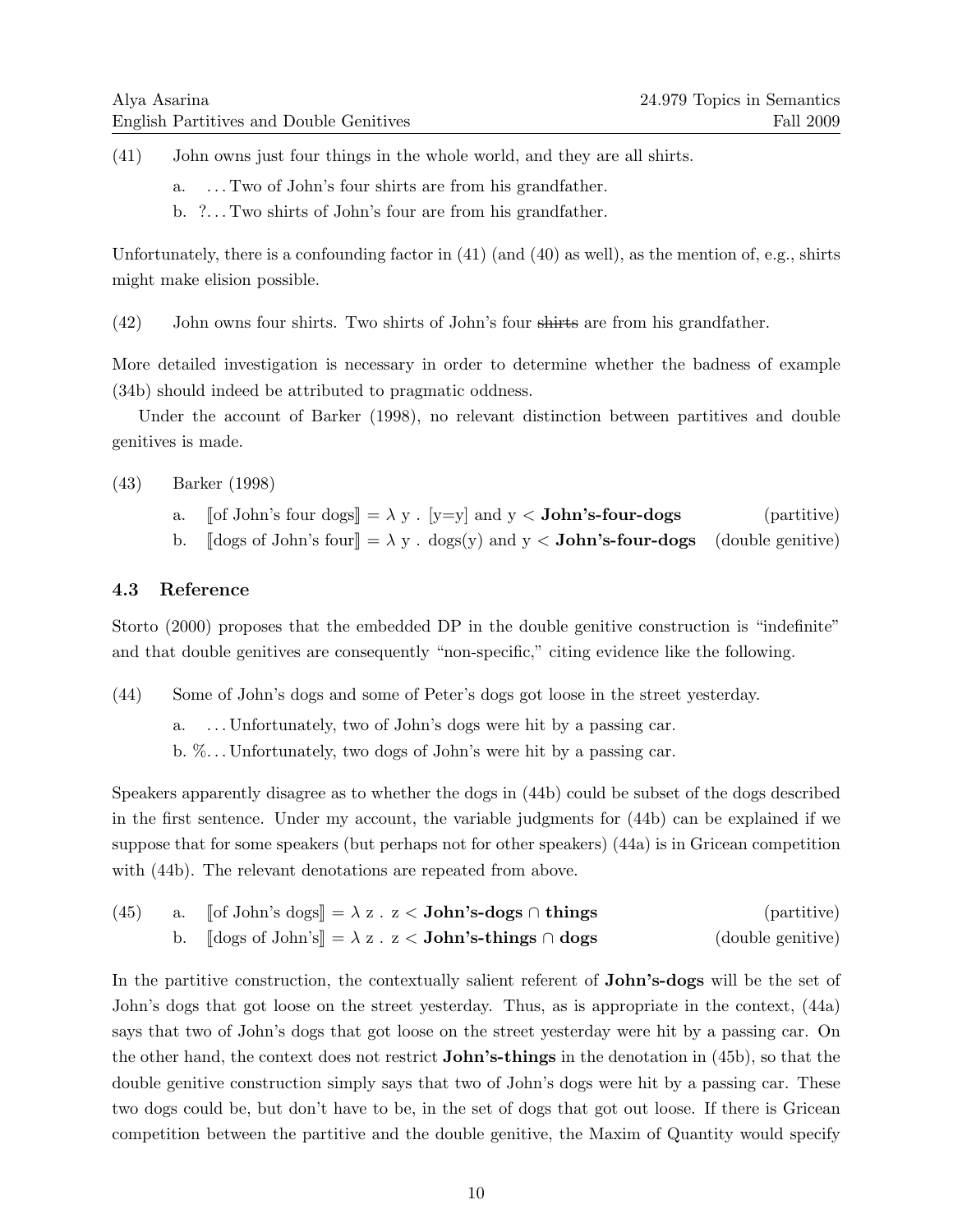that only the partitive can appropriately be used in the given situations; this explains the oddness of the double genitive for some speakers. For other speakers, apparently there is no competition between the two constructions, so that both are possible.

Under the account of Barker (1998), one would need to say something further to account for the data in this section. (See Storto (2000) for a suggestion.)

### (46) Barker (1998)

|  |  |  | a. [of John's dogs] = $\lambda$ y . [y=y] and y < <b>John's-dogs</b> |  | (partitive)                               |
|--|--|--|----------------------------------------------------------------------|--|-------------------------------------------|
|  |  |  |                                                                      |  | $\sim$ $\sim$ $\sim$ $\sim$ $\sim$ $\sim$ |

b.  $\[\text{dogs of John's}]\] = \lambda y \cdot \text{dogs}(y) \text{ and } y < \text{John's-dogs}$  (double genitive)

### 4.4 Presuppositionality

Finally, I want to point out another difference between partitives and double genitives that has a similar flavor. It turns out that a partitive construction like of John's dogs presupposes the existence of John's dogs, while the corresponding double genitive construction does not have such a presupposition. To show this, I use an example based on a test proposed by von Fintel (1998), which embeds the relevant construction in an environment where presuppositions project but there is no automatic presupposition of existence.

First note that an example like (47a) does not presuppose the existence of the subject of the if clause, while the definite article in (47b) triggers such a presupposition.

 $(47)$  I don't know whether unicorns exist, but it will be great...

- a. if a unicorn is found.
- b. #if the unicorn is found.

Now consider what happens when we embed partitives and double genitives in a similar construction.

- (48) I don't know whether John has any porn magazines, but there will be trouble. . .
	- a. #if any of John's porn magazines are found.
	- b. if any porn magazines of John's are found.

The use of the partitive is odd when a presupposition of existence of John's porn magazines is explicitly denied, while the double genitive expression is fine. My proposal predicts this contrast: the denotation of the partitive of John's porn magazines includes the individual **John's-porn**magazines, while the denotation of the double genitive does not.

(49) a.  $\lceil \text{of John's porn magazines} \rceil = \lambda z$ .  $z <$ **John's-porn-magazines** ∩ things (partitive) b. Jporn magazines of John's  $\mathbb{R} = \lambda z$ .  $z <$  John's-things  $\cap$  porn-magazines (double genitive)

The double genitive presupposes the existence of John's things and of porn magazines, but not the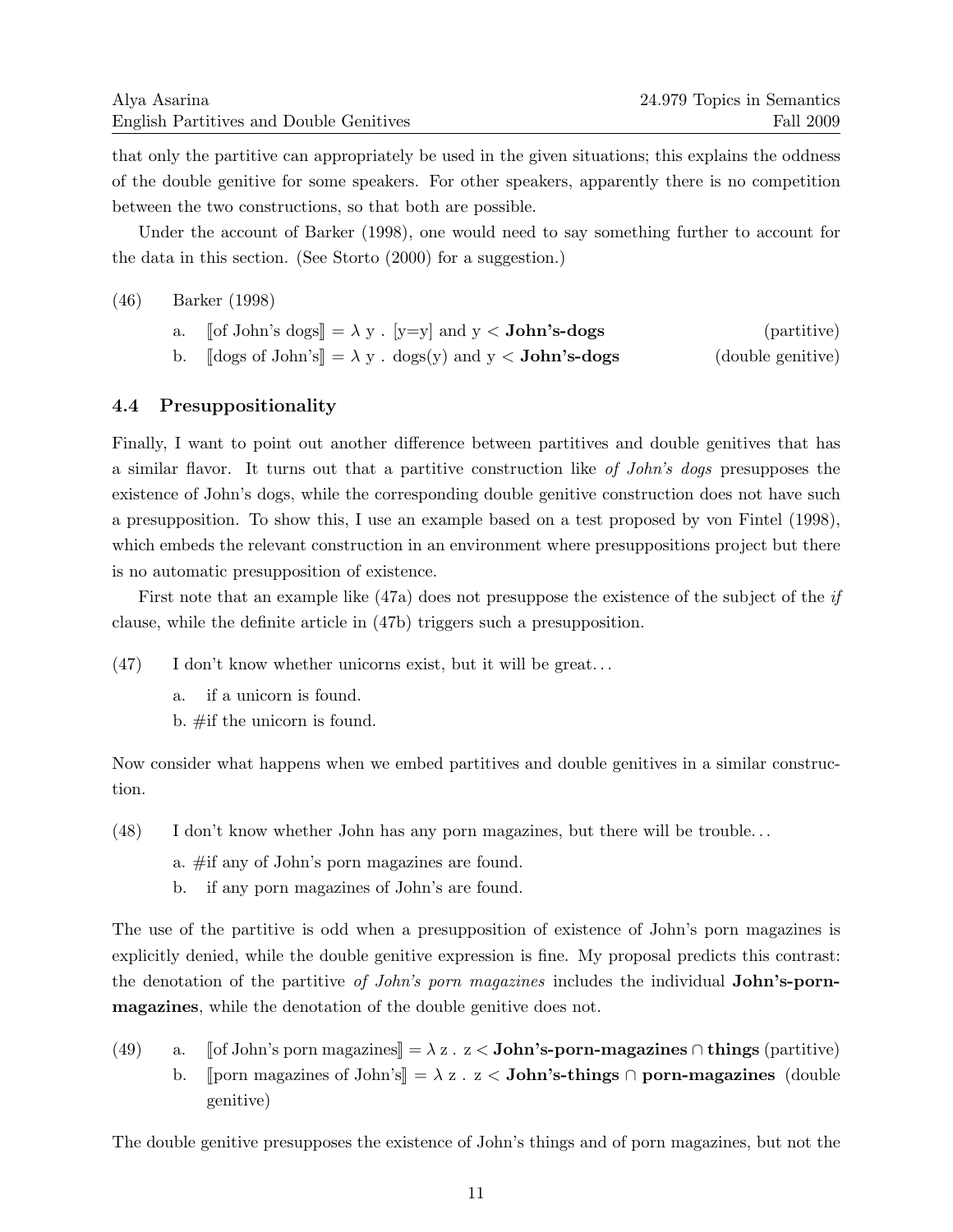existence of porn magazines belonging to John, and is thus compatible with the above context.

Again, Barker (1998) does not capture this difference.

- (50) Barker (1998)
	- a. [of John's porn magazines] =  $\lambda$  y . [y=y] and y < **John's-porn-magazines**
	- b. [porn magazines of John's] =  $\lambda$  y . porn-magazines(y) and y < John's-pornmagazines

On the account of Barker (1998), both the partitive and the double genitive presuppose the existence of John's porn magazines, and thus both are predicted to be bad in the context given.

# 5 Conclusion

In this paper, I have discussed the English partitive and double genitive constructions. I proposed a semantics for them (based on the proposal of Barker (1998)) that captures their similarities, as well as their differences. The two constructions include an identical denotation for  $of_{\text{PART}}$ , and are thus semantically very similar. However, because in partitives the possessor combines with a semantically meaningful NP, while in double genitives it combines with  $\mathcal{O}_{NP}$ , various attested differences between the two constructions fall out of the account.

# References

- Barker, Chris. 1998. Partitives, double genitives and anti-uniqueness. Natural Language  $\mathcal{C}$  Linguistic Theory 16:679–717.
- Barker, Chris. 2008. Possessives and relational nouns. In *Semantics: An international handbook of* natural language meaning, ed. C. von Maienborn, K. Heusinger, and P. Portner. Berlin: Mouton de Gruyter. Draft.
- von Fintel, Kai. 1998. Evidence for presuppositional indefinites. Manuscript, MIT.
- Ladusaw, William A. 1982. Semantic constraints on the English partitive construction. In Proceedings of the 1st West Coast Conference on Formal Linguistics, ed. Daniel P. Flickinger, Marlys Macken, and Nancy Wiegand, 231–242.
- Partee, Barbara H., and Vladimir Borschev. 2003. Genitives, relational nouns, and argumentmodifier ambiguity. In *Modifying adjuncts*, volume 4 of *Interface Explorations*. Mouton de Gruyter.
- Storto, Gianluca. 2000. Double genitives arent (quite) partitives. In Papers from the Thirty-Sixth Regional Meeting of the Chicago Linguistic Society, ed. Arika Okrent and John Boyle, volume 1, 501–516.